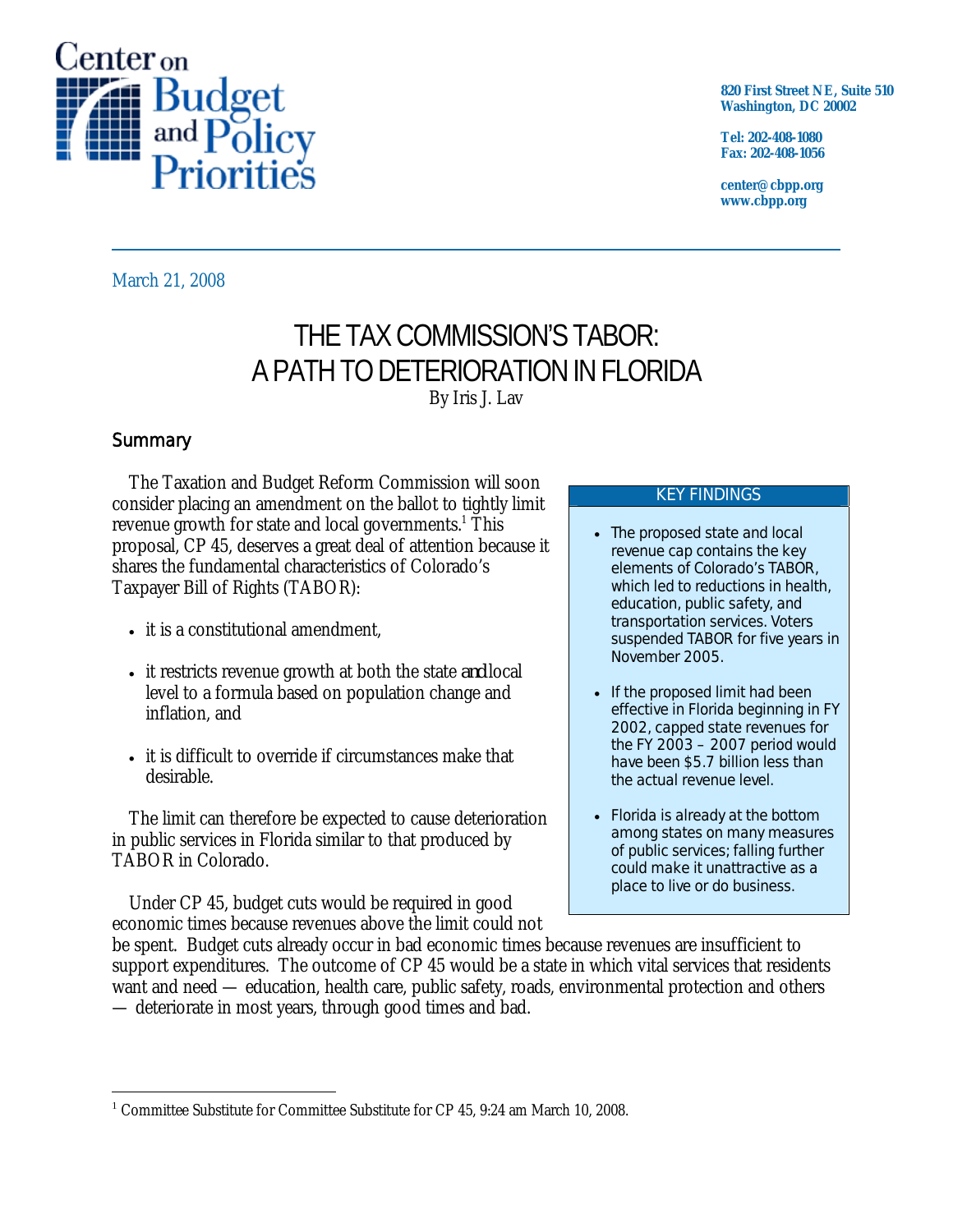#### What Would CP 45 Do?

#### **The following are the key provisions of CP 45:**

- Revenues of the state and all local governments would be limited. The limitation applies broadly to taxes, fees, assessments, licenses, fines, and charges for services. There are very few exceptions: revenues to meet the requirements of bonds, lottery revenues that are returned as prizes, receipts of the Florida Hurricane Catastrophe Fund and Citizens Property Insurance Corporation, and a few others.
- Revenues would not be allowed to grow faster than specified by a formula. The formula is the sum of the inflation rate (CPI-U), population growth, and 1 percent. For school districts, student enrollment is used instead of population growth. For all other local governments, the local population growth is used.
- A large supermajority would be required to override the limit. For the state limit, a  $\frac{3}{4}$  supermajority of each house of the legislature must vote to override. For local limits, ¾ of the governing board of the local government must vote to override.
- A vote of the people would be required to impose a new tax or fee.

During the twelve years since TABOR was adopted in Colorado, K-12 funding declined from  $35^{Th}$ to  $49<sup>th</sup>$  in the nation, and higher education funding dropped by 31 percent. In addition, the share of low-income children lacking health insurance doubled at a time that it was dropping nationally, and Colorado fell to near last in the nation in providing on-time full vaccinations to the state's children.

These problems and others led business leaders and Chambers of Commerce across the state to push for the suspension of TABOR's population-growth-plus-inflation formula for five years in order to allow the state to restore a portion of its fundamental public services. In November 2005, Colorado voters approved this suspension. To date, Colorado is the only state to have adopted a TABOR, as well as the only state to have voted to suspend it.

Florida already ranks near the bottom among the states on a number of key public services and can't afford any further declines in the public services upon which Floridians depend, such as health care, education and public safety. But as the Colorado experience has shown, this is likely to happen if the proposed revenue limit is adopted.

#### The Colorado Experience

In 1992, Colorado adopted the Taxpayer Bill of Rights (TABOR), a constitutional amendment that limits budget growth to changes in population plus inflation. A growing body of evidence shows that in the 13 years following its adoption, TABOR contributed to deterioration in the availability and quality of nearly all major public services in Colorado. The Colorado experience has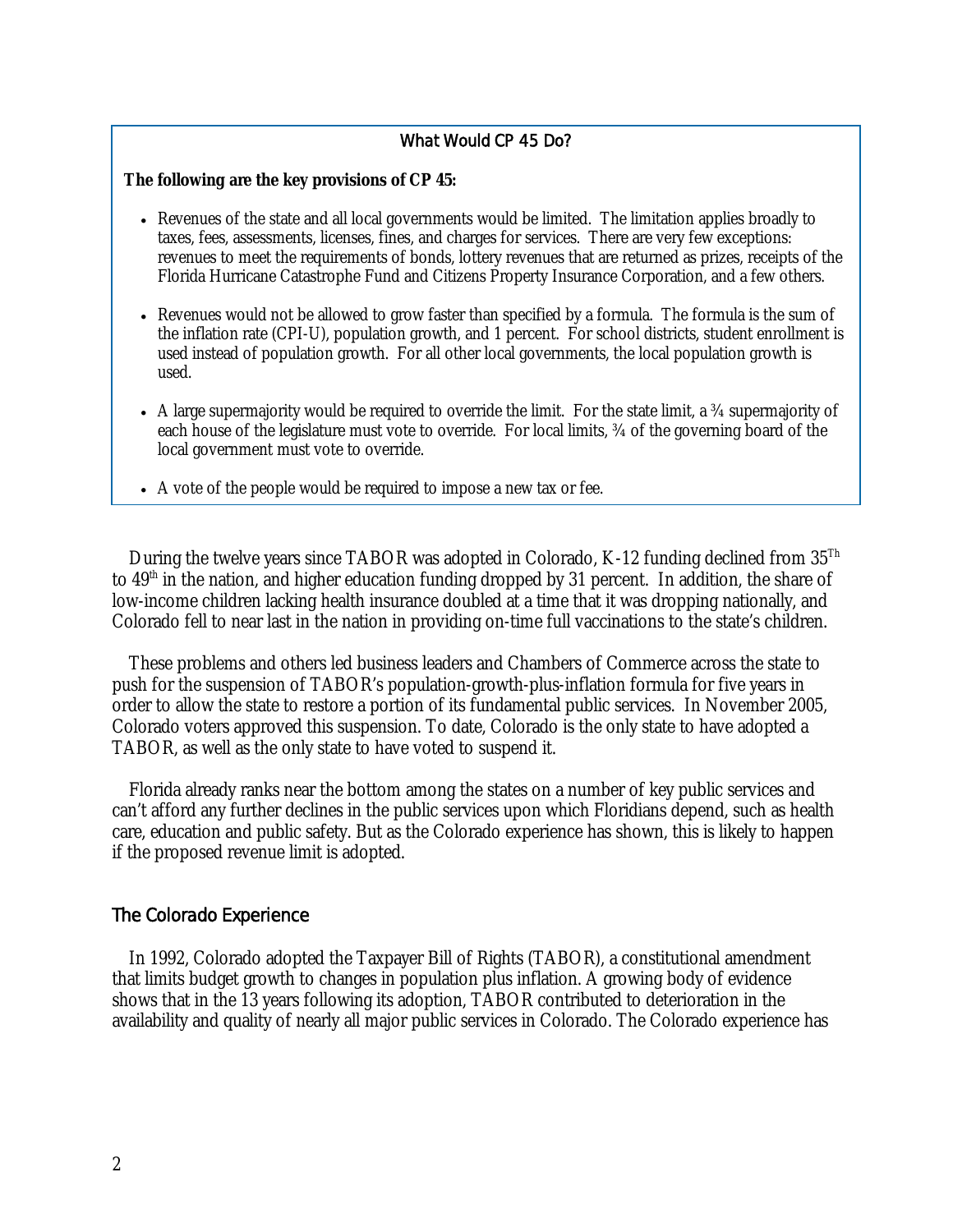serious implications for the residents of Florida because the proposed revenue cap would likely lead to similar outcomes in Florida.<sup>2</sup>

- **Since its enactment in 1992, TABOR has contributed to declines in Colorado K-12 education funding.** Under TABOR, Colorado declined from 35<sup>th</sup> to 49<sup>th</sup> in the nation in K-12 spending as a percentage of personal income. $3$  Colorado's average per-pupil funding fell by more than \$400 relative to the national average.<sup>4</sup>
- **TABOR has played a major role in the significant cuts made in higher education funding.** Under TABOR, higher education funding per resident student dropped by 31 percent after adjusting for inflation.<sup>5</sup> College and university funding as a share of personal income also fell, from  $35<sup>th</sup>$  to  $48<sup>th</sup>$  in the nation.  $6$
- **TABOR has led to drops in funding for public health programs.** Under TABOR, Colorado declined from  $23<sup>rd</sup>$  to  $48<sup>th</sup>$  in the nation in the percentage of pregnant women receiving adequate access to prenatal care.<sup>7</sup> Colorado also plummeted from 24<sup>th</sup> to 50<sup>th</sup> in the nation in the share of children receiving their full vaccinations. Only by investing additional funds in immunization programs was Colorado able to improve its ranking to  $43^{\rm rd}$  in 2004. $^8$
- **TABOR has hindered Colorado's ability to address the lack of medical insurance coverage for many children in the state.** Under TABOR, the share of low-income children lacking health insurance doubled in Colorado, even as it fell in the nation as a whole. Colorado now ranks *last* among the 50 states on this measure.<sup>9</sup>

 In response to the large cuts and deterioration in public services experienced under TABOR, the Colorado business community spearheaded an effort to suspend TABOR's population plus inflation formula for five years. Colorado voters approved this plan in November 2005. (See box on page 9)

## The Core of Both Proposals: the Population-Growth-Plus-Inflation Formula

TABOR's central flaw is its population-growth-plus-inflation formula. A population-growth-plusinflation formula does not allow a state to maintain year after year the same level of programs and

<sup>-</sup>2 For a more detailed analysis of the problems experienced in Colorado under TABOR, please see David Bradley and Karen Lyons, "A Formula for Decline: Lessons from Colorado for States Considering TABOR," Center on Budget and Policy Priorities, October 2005. Available at: http://www.cbpp.org/10-19-05sfp.htm.

<sup>3</sup> Center on Budget and Policy Priority (CBPP) calculation of National Education Association and Bureau of Economic Analysis data.

<sup>4</sup> CBPP analysis of National Center for Education Statistics data.

<sup>5</sup> CBPP analysis of Colorado Joint Budget Committee data.

<sup>6</sup> Grapevine, An Annual Compilation of Data on State Tax Appropriations for the General Operation of Higher Education. Center for the Study of Education Policy, Illinois State University

<sup>7</sup> National Center for Health Statistics, Centers for Disease Control and Prevention

<sup>8</sup> National Immunization Program (NIP), Centers for Disease Control and Prevention, http://www.cdc.gov/nip/coverage/default.htm#chart

<sup>9</sup> CBPP analysis of the US Census Bureau's Current Population Survey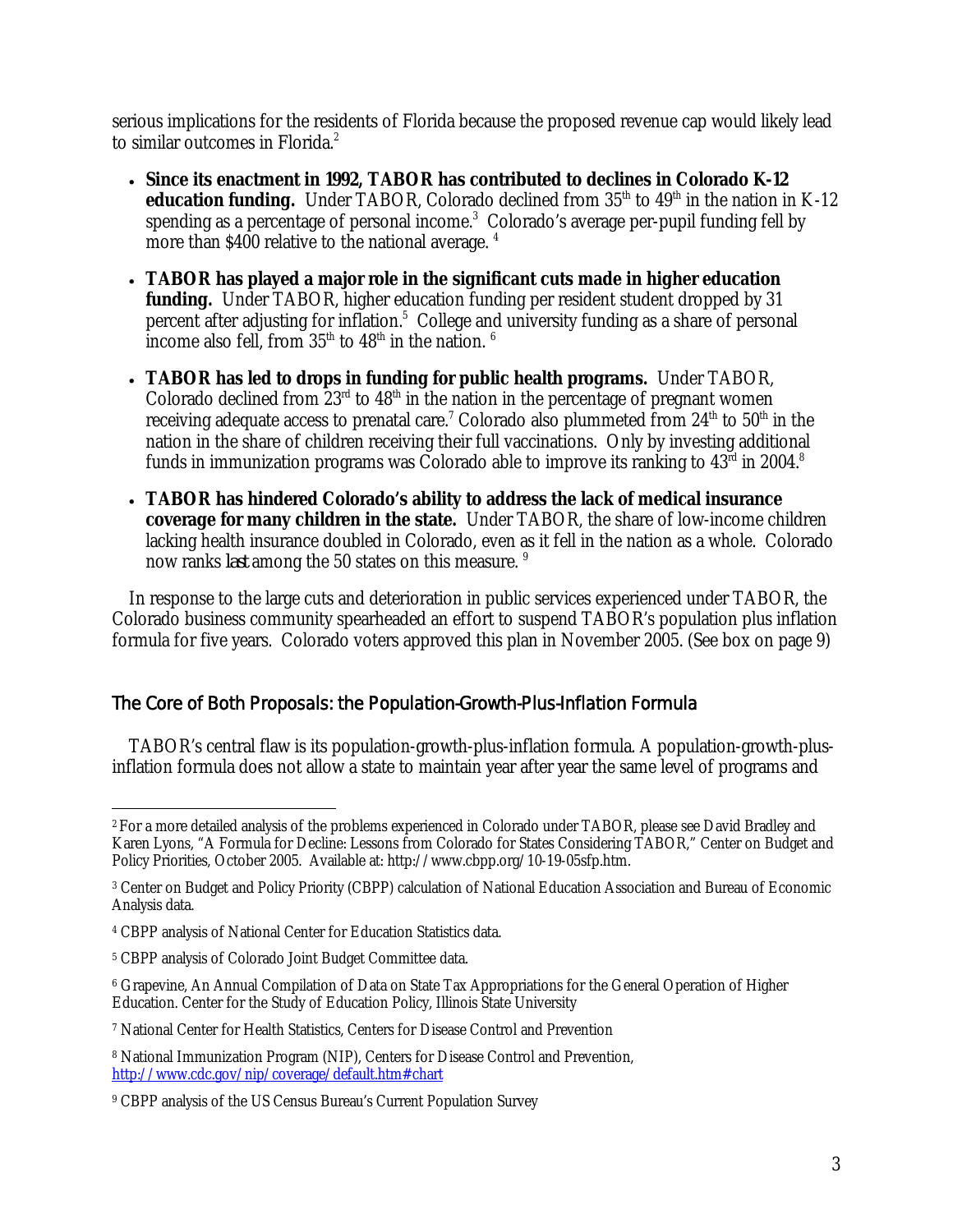services it now provides. Instead it shrinks public services over time and hinders the state's ability to provide its citizens with the quality of life and services they need and demand.<sup>10</sup> CP 45 adds a percentage point to the maximum growth formula used in Colorado. Nevertheless, it does not solve the problems that a rigid, unrealistic formula creates.

## FIGURE 1 **Projected Percent Change in Florida's Population: 2010-2030 0% 20% 40% 60% 80% 100% 120%** General Population **COVER 1999** Over 65 **1/4 of the population will be over 65 98% 33%** Source: Florida Legislature's Office of Economic & Demographic Research  $\overline{a}$

## **Population**

The first part of the population-growth-plusinflation formula is the change in overall population growth.

Overall population growth, however, is not a good proxy for the change in the populations served by public services. The segments of the population that states serve tend to grow more rapidly than the overall population used in the formula.

An example is senior citizens. According to Florida's Office of Economic and Demographic Research, Florida's total population is projected to increase by 33 percent from 2010 to 2030, while Florida's population aged 65 and older is projected to increase three times as fast, increasing by 98 percent from 2010 to  $\frac{2030^{11}}{\text{As}}$  Florida's elderly population — which will be a quarter of its total population — increases, so will the cost of providing the current level of health care and other types of services. The allowable state revenue limit, however, would prevent health care and other services from growing with need because it would be calculated using the much slower growing total population. Services to the elderly could be maintained only if Florida residents were willing to make sharp cuts in other areas of the state budget, such as education or public safety.

#### **Inflation**

The second part of the formula — inflation — also does not accurately measure the change in the cost of providing public services. The measure of inflation used in both Colorado and CP 45 is the nationwide "Consumer Price Index-All Urban Consumers (CPI-U)," which is calculated by the U.S. Bureau of Labor Statistics. The CPI-U measures the change in the total cost of a "market basket" of

<sup>-</sup>10 For a more detailed analysis of the problems with the population-growth-plus-inflation formula, please see David Bradley, Nick Johnson and Iris Lav, "The Flawed "Population Plus Inflation" Formula: Why TABOR's Growth Formula Doesn't Work," Center on Budget and Policy Priorities, January 2005. Available at http://www.cbpp.org/1- 13-05sfp3.htm.

<sup>11</sup> Florida Legislature's Office of Economic & Demographic Research, Demographic Estimating Conference Database, updated August 2007, http://edr.state.fl.us/population/table1-4.xls.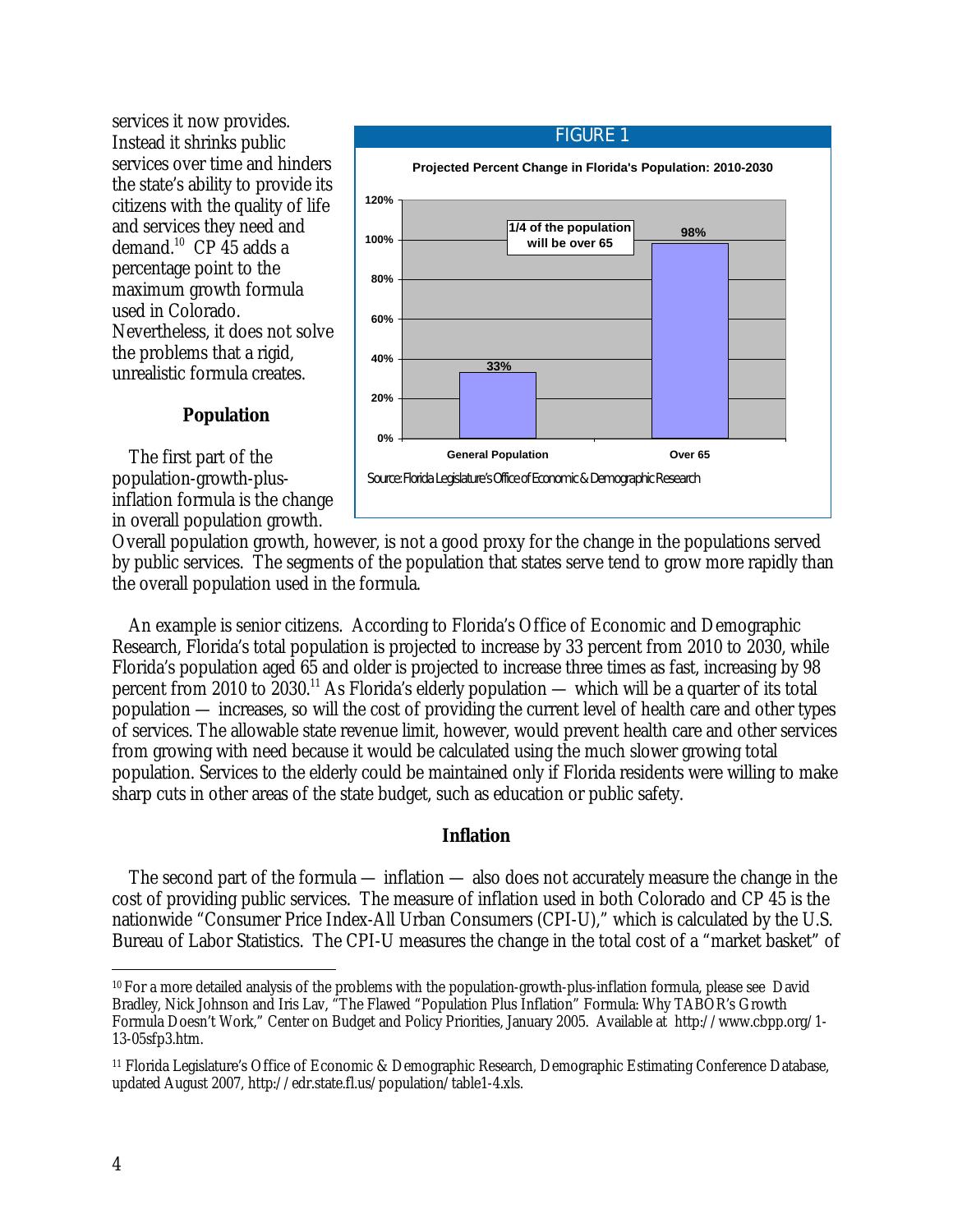goods and services purchased by a typical urban consumer. Since a typical urban consumer spends a majority of his or her income on housing, transportation, and food and beverages, those items are the primary drivers of the CPI-U. By contrast, the state of Florida spends its revenue primarily on education, health care, corrections, and roads. In short, the market baskets of spending are entirely different.

Moreover, the "goods"— or public services— in the state of Florida's basket (and in every other state's) are in economic sectors that are less likely to reap the efficiency and productivity gains achieved by other sectors of the economy. For example, teachers can only teach so many students, and nurses can only care for so many patients. As a result, the costs of these public services are rising faster than the costs in other sectors. Indeed, the items in the "basket of goods" most heavily purchased by states — such as health care, education, and prescription drugs — have seen significantly greater cost increases in the past decade than the items in the basket of goods purchased by consumers, and those faster-growing costs are expected to continue. Limiting the growth in revenues to a formula that uses the rate of growth in general inflation will not affect the level or growth of these costs in the economy; instead, it will affect the quantity and/or quality of public services the state is able to provide to its citizens.

#### **The Extra 1 Percent**

 The formula proposed in CP 45 differs from the formula in Colorado's TABOR. Under CP 45, 1 percent would be added to the sum of inflation plus population growth to determine the allowable revenue growth. This obviously allows a little more growth than was allowed under Colorado's TABOR.

 Even with the additional 1 percent, however, the growth formula would still be restrictive and would still result in a deterioration of public services. The 1 percent "bonus" is not enough to accommodate the normal increase in the cost of government. The formula will still not be enough to accommodate the growth of certain Florida population segments. As one example, the elderly represent one-quarter of the population and are growing at three times the rate of the general population. And health care costs, as reflected in the cost of employee health insurance, Medicaid, SCHIP, and other programs often grow far more rapidly than the formula would allow.

For school districts, the formula uses the change in student enrollment plus inflation plus 1 percent. Under Colorado's TABOR formula, voters passed Amendment 23 in 2000 to give schools an extra 1 percent beyond inflation that is similar to the CP 45 formula. Despite that extra 1 percent, however, Colorado schools continued to be funded at levels well below national averages.<sup>12</sup> By the time TABOR was suspended in 2005, schools were charging large fees for transportation,

-

<sup>&</sup>lt;sup>12</sup> CO ranked 47th in the nation in K-12 spending as a percentage of personal income in 2003. (Source: Center on Budget and Policy Priority (CBPP) calculation of National Education Association (NEA) and Bureau of Economic Analysis (BEA) data) CO ranked 37th in per-pupil expenditures adjusted for regional cost differences in 2003. (Source: Editorial Projects in Education Research Center, "Quality Counts at 10: A Decade of Standards-Based Education," *Education Week*, 2006, http://www.edweek.org/ew/toc/2006/01/05/index.html) CO ranked 44th in the percent of total taxable resources spent on K-12 education in 2003. (Source: Editorial Projects in Education Research Center, "Quality Counts at 10: A Decade of Standards-Based Education," *Education Week*, 2006,

http://www.edweek.org/ew/toc/2006/01/05/index.html)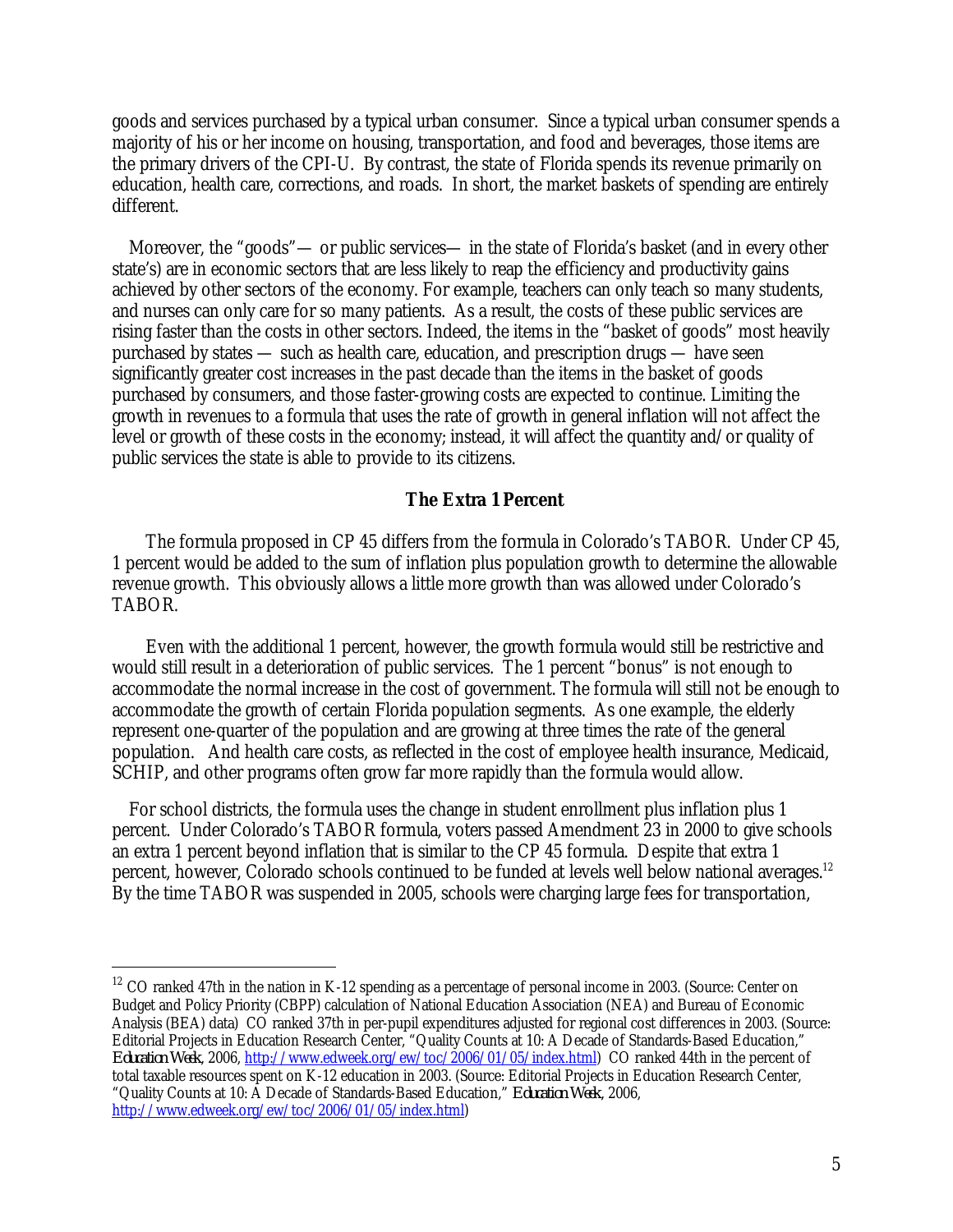#### Business Leaders in Colorado Frustrated with TABOR

The effort to suspend TABOR for five years—known as Referendum C— was strongly backed by Colorado's business community. After witnessing declines in the public services the business community cares most about (higher education, transportation, infrastructure), over 80 businesses and business groups, including 10 Chambers of Commerce, endorsed the TABOR suspension. Some business groups suggest that the successful campaign to suspend TABOR already has had some positive impacts for the business climate.

- "For businesses to be successful, you need roads and you need higher education, both of which have gotten worse under TABOR and will continue to get worse." — Tom Clark, Executive Vice President of the Denver Metro Chamber of Commercea
- "[Business leaders] have figured out that no business would survive if it were run like the TABOR faithful say Colorado should be run — with withering tax support for college and universities, underfunded public schools and a future of crumbling roads and bridges." — Neil Westergaard, Editor of the Denver Business Journalb
- "The business community has said this is not good for business, and this is not good for Colorado." — Gail Klapper, director of the Colorado Forum, an organization of 60 leading CEOs<sup>c</sup>
- "Referendum C's passage was a statement by the electorate that assured business that Colorado's transportation network and higher education system would be able to meet their needs. We saw a spike of activity of out-of-state businesses interested in relocating here when Referendum C passed."— Joe Blake president of the Denver Metro Chamber of Commerced
- \_\_\_\_\_\_\_\_\_\_\_\_\_\_\_\_ <sup>a</sup> Quoted in Daniel Franklin and A.G. Newmyer III, "Is Grover Over?," *Washington Monthly*, March 2005.

<sup>b</sup> Neil Westergaard, "Business folks fed up with TABOR worship," *Denver Business Journal,* July 22, 2005.

c Will Shanley, "State businesses unite to urge TABOR deal," *The Denver Post*, March 9, 2005.

<sup>d</sup> "Ref. C aids economic recovery," *The Denver Post*, June 30, 2006.

sports, field trips, and school supplies. Parent-teacher associations in many parts of the state were raising funds to support instruction in the schools, books, and other purposes.

The increases in the costs of education rise faster than Colorado's formula or the formula in CP 45 for a number of reasons: it is difficult to retain highly qualified teachers if they never receive a pay raise beyond the rate of inflation, the costs of health insurance and pensions for teachers and other school employees may be rising faster than the formula allows, and Florida residents have expressed a desire for some school improvements such as smaller class sizes. In addition, schools can be hit with unexpected expenses that cannot be accommodated under the cap; an example is the recent increases in gasoline and diesel fuel that has been exceedingly expensive for school bus transportation. Under CP 45, schools might have to cut classroom expenses in order to pay for the fuel cost increases.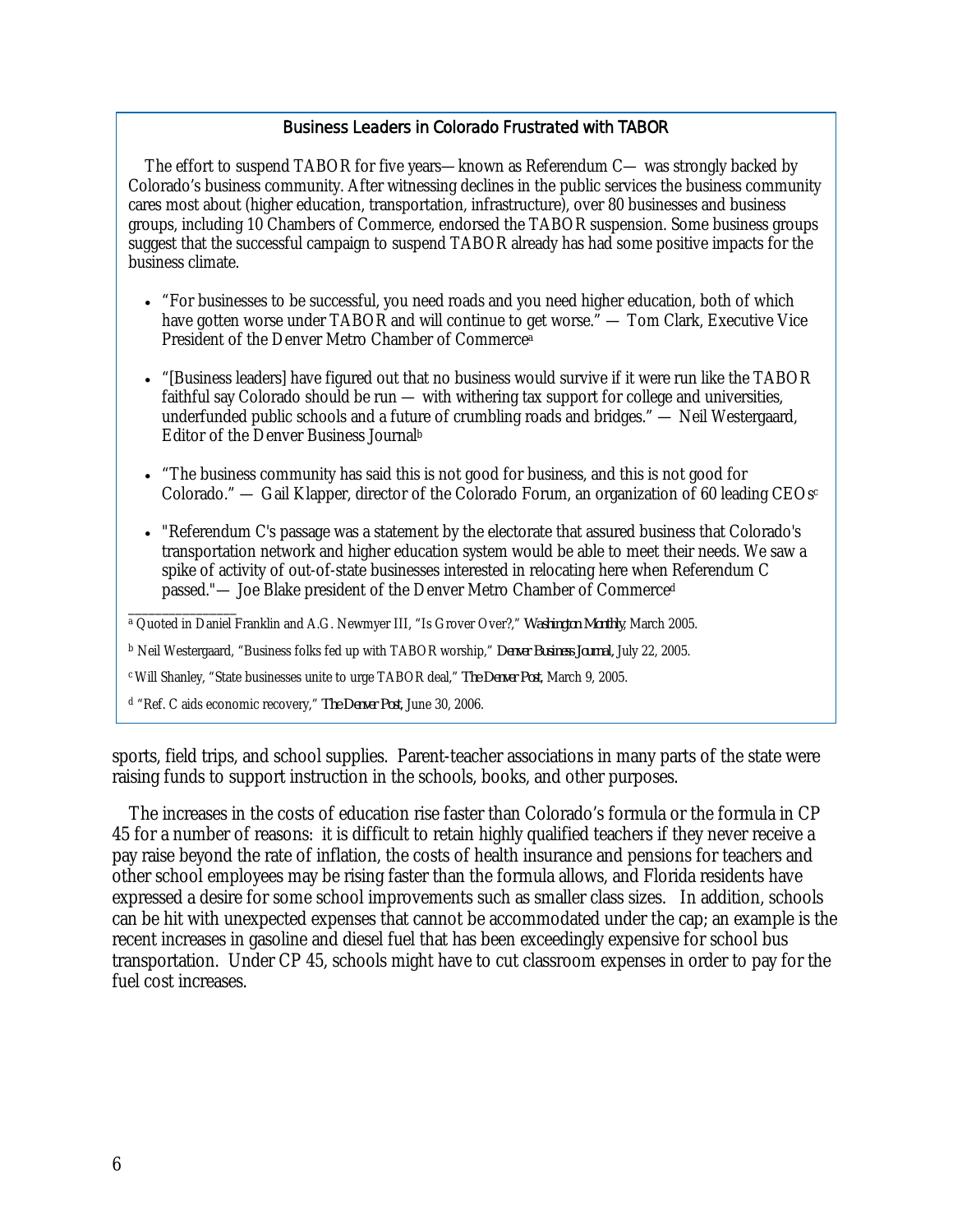#### **On the Cutting Block**

It is also important to note that *all* state and local programs— not just those with cost pressures exceeding the formula — are threatened by a rigid population-growth-plus-inflation limit. This is because the revenue cap applies to all of Florida's state and local revenues. Under the proposal, if one area were to grow faster than population growth plus inflation plus 1 percent (for instance due to cost pressure, court order, or popular demand), then another area would have to grow at a slower pace — which would mean a reduced level of services in this second area. This type of formuladriven budgeting hamstrings meaningful discussions about the priorities of the citizens and the ability of the state and localities to respond to them.

#### Breaking Something That's Not Broken

 Florida already has a constitutional revenue limit in place. This limit—based on a five year average of personal income growth— allows state revenues to grow at roughly at the same pace as the economy. The proposed limit, on the other hand, would restrict revenue growth at both the state and local level to the generally slower measure of population growth plus inflation plus 1 percent, causing public services to shrink over time.

 The proposed revenue limit also has another significant difference from the current limit: it would include Medicaid revenues—revenues used to provide matching funds for the federal Medicaid program. As mentioned above, the inclusion of Medicaid revenue would do absolutely nothing to affect the cost pressures facing the program. Instead, it would considerably reduce the amount of money available to other key programs.

 Lastly, the distinct time periods of the two limits have important ramifications. The current limit was implemented during a time of economic growth. By contrast, CP 45 uses *this* year — fiscal year 2007 - 2008 as the base year. Revenue forecasts for this year already have been revised downward twice, and may yet have to be revised downward once again. The latest revision estimates that 2007- 2008 revenues subject to the current limit are below the revenues collected in 2004-2005.

Using this time of low economic growth as the starting point increases the severity of the proposed limit.

#### How Would the Cap Affect Revenues and the Programs Funded by Them?

 In order to better understand the magnitude of cuts this proposal would require, we conducted an analysis of how state revenues would be limited by CP 45 if the measure had been implemented in fiscal year 2001-2002. Fiscal year 2001-2002 was a recession period and the first year of the fiscal crisis in the early part of this decade. The economic and fiscal conditions in fiscal year 2001-2002 are in many ways comparable to the conditions this year.

#### **Looking Back**

 If the proposed revenue limit based on population growth plus inflation plus 1 percent had used fiscal year 2001-2002 revenues as the base year, Florida state government would have been able to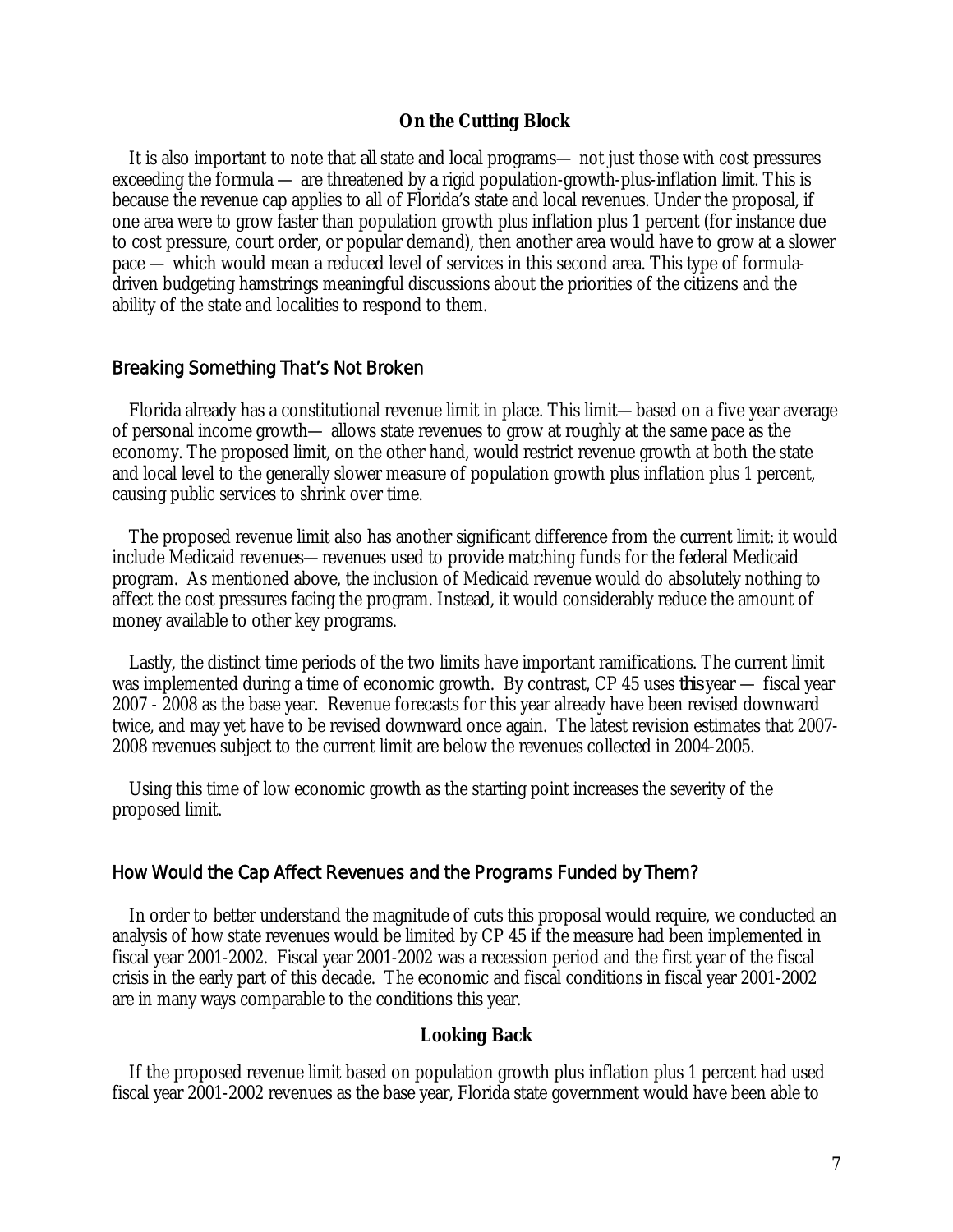expend \$5.7 billion *less* than it actually did between fiscal years 2002-2003 and 2006-2007. (See Table 1)

The greatest gap between actual and allowed revenues would have been in fiscal year 2005-2006, when the state would have had \$3.7 billion, or 9.4 percent, less revenue to expend than it actually had. To help understand the magnitude of this shortfall, the \$3.7 billion shortfall in fiscal year 2005 would have been equivalent to:

- Nearly all state appropriations for corrections and public safety (\$3.8 billion);
- Nearly one dollar out of every five that the state provided as aid to local governments; or
- Half of all general revenue spent on all health and human services programs.<sup>13</sup>

| <b>Table 1</b><br><b>Comparison of Actual Revenue and CP 45 Limit</b><br>(millions of dollars) |          |                                                                                                 |          |          |          |          |                                             |
|------------------------------------------------------------------------------------------------|----------|-------------------------------------------------------------------------------------------------|----------|----------|----------|----------|---------------------------------------------|
|                                                                                                | 2001-02  | 2002-03                                                                                         | 2003-04  | 2004-05  | 2005-06  | 2006-07  | Cumulative<br>2002-03<br>through<br>2006-07 |
| Actual<br>Revenue <sup>*</sup>                                                                 | 28,527.2 | 29,569.5                                                                                        | 31,613.5 | 35,676.4 | 39,600   | 38,360   |                                             |
| CP <sub>45</sub><br>Limit**                                                                    | 28,527.2 | 29,942.5                                                                                        | 31,705.3 | 33,593.3 | 35,875.3 | 38,036.9 |                                             |
| Difference                                                                                     |          | 373<br>$\star$ A otual revenue is total receipts less refunds, debt service, and lettery prizes | 92       | $-2,083$ | $-3,725$ | $-323$   | $-5,666$                                    |

Actual revenue is total receipts less refunds, debt service, and lottery prizes.

\*\* CP 45 limit is computed using the change in average CPI-U during the applicable two 12-month periods ending in December of each year (which are the most recent data available in February as specified in CP 45) and April 1 population figures.

## Local Government

The preceding analysis looks at the potential impact on Florida's state government. Florida's local governments and school districts would potentially be harmed in two ways by CP 45.

If state revenues are constrained by the limit and some spending has to be cut, school aid and other aid to local governments are highly likely to be among the first items cut.

Local governments would not, however, be able to make up for any shortfall in state aid because their own revenue-raising ability would be constrained by CP 45. So the cuts in locally-provided services are likely to be much deeper and more harmful than the cuts in state services.

 $\overline{a}$ 

<sup>&</sup>lt;sup>13</sup> The Florida Legislature. Fiscal Analysis in Brief 2005 Legislature Session at http://www.myfloridahouse.gov/Sections/Documents/loaddoc.aspx?PublicationType=Committees&CommitteeId=& Session=2005&DocumentType=Fiscal%20Analysis%20In%20Brief&FileName=Fiscal%20Analysis%20in%20Brie f%202005.pdf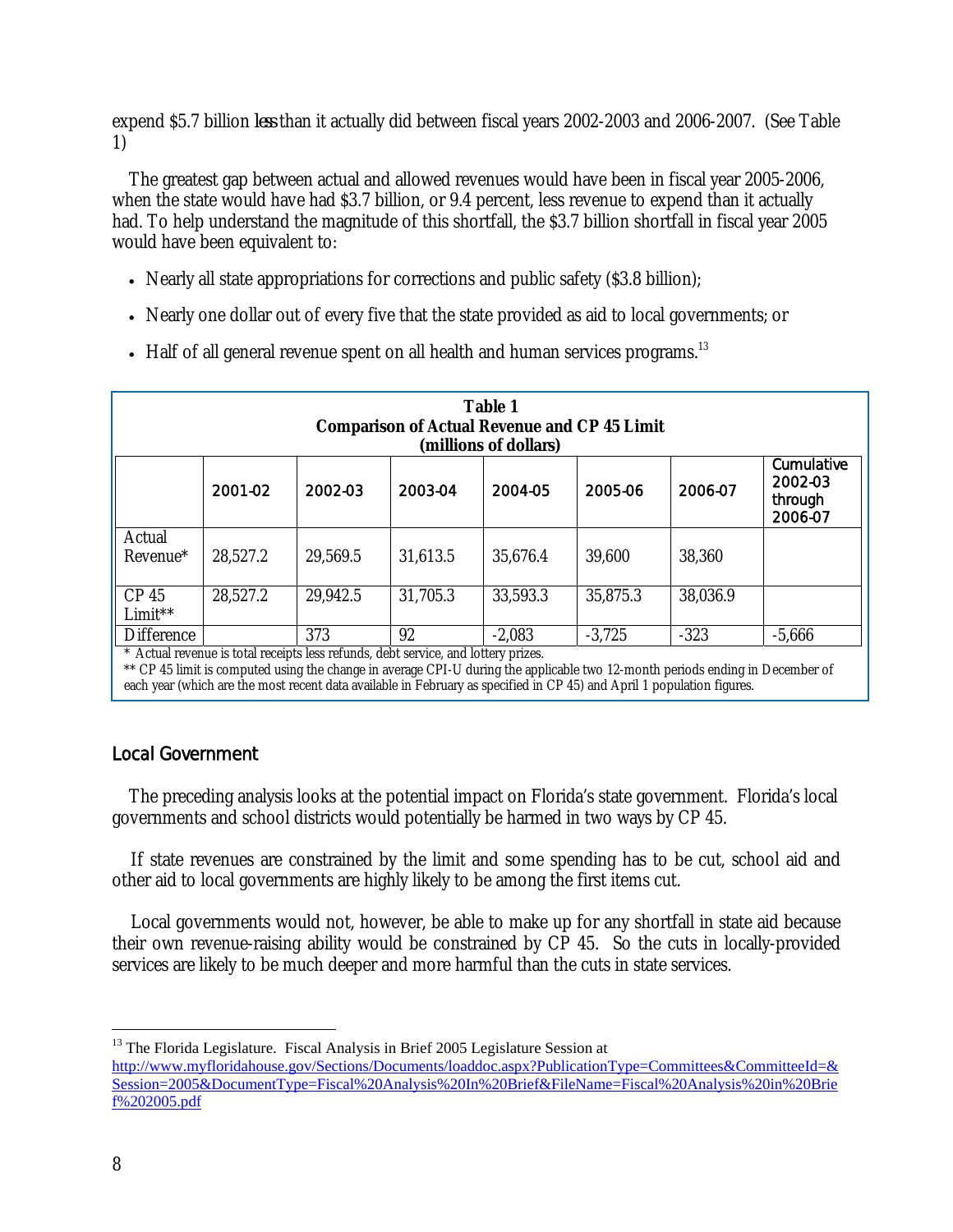### Overriding the Limit

 As mentioned earlier, Colorado's TABOR was suspended for five years in 2005. (See also box above) This suspension required majority approval of the legislature and of voters. The override mechanism for the proposed revenue limit in Florida arguably presents a higher hurdle to overcome should circumstances require an override. CP 45 would require three-fourths of each house of the legislature to override the state limit, or three-fourths of the local governing body to override a local limit. While voters in Colorado were able to choose to override TABOR permanently (as many localities did) or for a specific period (as was done with respect to the overall limit), CP 45 limits overrides to a duration of 10 years.<sup>14</sup>

#### How Far Can Florida Fall?

 When Colorado adopted TABOR it ranked in the middle of the pack among states on a number of key public services. Over the subsequent 13 years, Colorado fell to the bottom in many of these rankings. Florida is not in the same situation; it already ranks near the bottom on measures of education and health care:

- Florida ranks  $50<sup>th</sup>$  in the nation in K-12 spending as a percentage of personal income.<sup>15</sup>
- Florida ranks  $42<sup>nd</sup>$  in average per-pupil funding— $$1700$  less per student than the national average.16
- Florida ranks  $42<sup>nd</sup>$  in the nation in the average number of students per teacher.<sup>17</sup>
- Florida ranks  $42<sup>nd</sup>$  in state and local college and university funding as a share of personal income $18$
- Florida ranks  $45<sup>th</sup>$  in the percentage of all low-income individuals with health insurance.<sup>19</sup>
- Florida ranks  $45<sup>th</sup>$  in the share of low-income children with health insurance.<sup>20</sup>
- Florida ranks  $48<sup>th</sup>$  in the percentage of low-income adults under 65 with health insurance.<sup>21</sup>

 $\overline{a}$ <sup>14</sup> In both states, voters could in theory also use the initiative process to suspend the limit.

<sup>15</sup> Source: Center on Budget and Policy Priority (CBPP) calculation of National Education Association (NEA) and Bureau of Economic Analysis (BEA) data.

<sup>16</sup> Source: CBPP analysis of National Center for Education Statistics (NCES) data.

<sup>17</sup> Source: CBPP analysis of NCES and NEA data.

<sup>18</sup> Source: Grapevine, An Annual Compilation of Data on State Tax Appropriations for the General Operation of Higher Education. Center for the Study of Education Policy, Illinois State University.

<sup>19</sup> Source: CBPP analysis of the US Census Bureau's Current Population Survey.

<sup>20</sup> Source: CBPP analysis of the US Census Bureau's Current Population Survey.

<sup>21</sup> Source: CBPP analysis of the US Census Bureau's Current Population Survey.